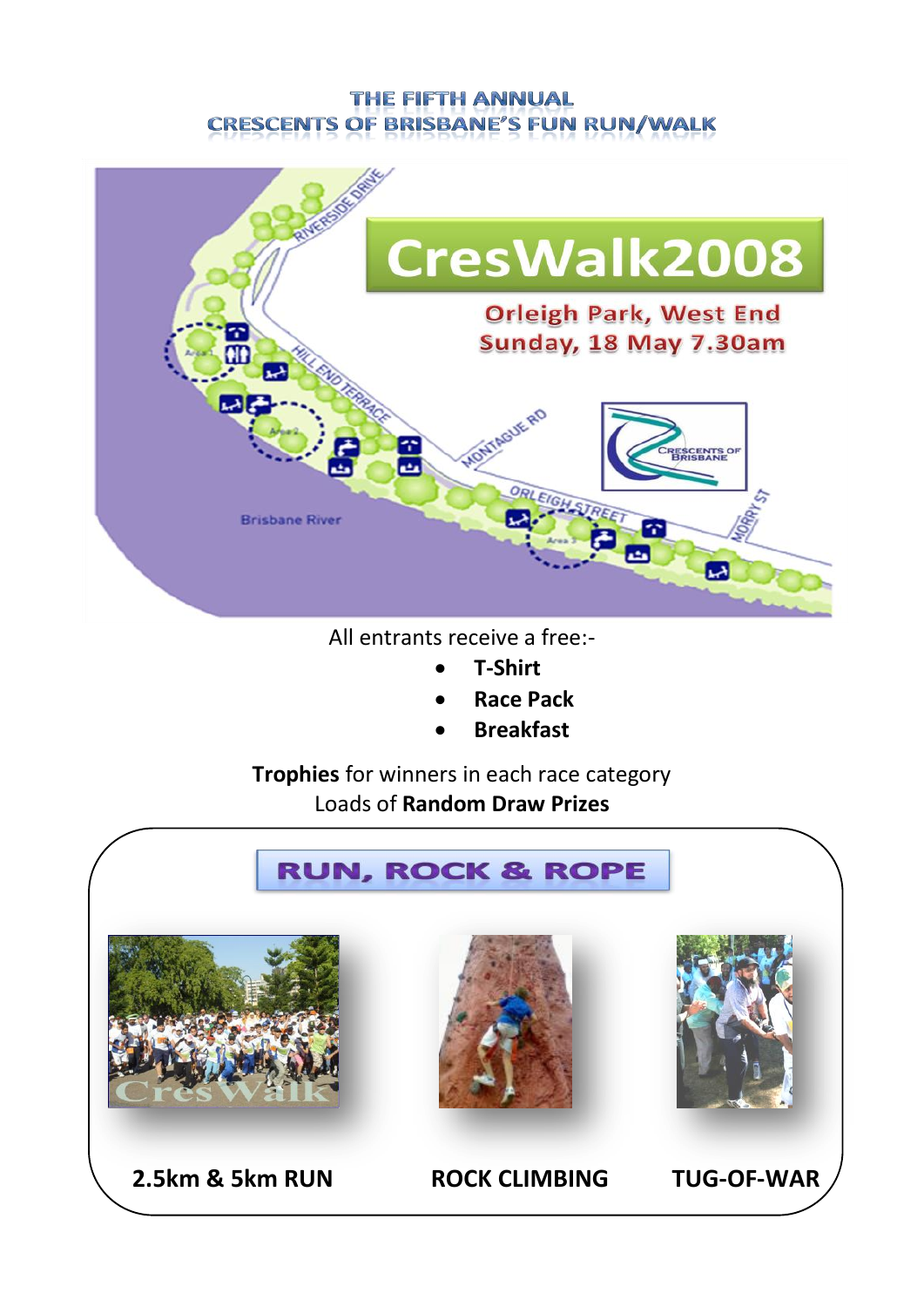## **THE ROUTE**

The run and walk start at Orleigh Park and continue along the very pleasant and flat Riverside Drive along the Brisbane River.

There will be half-way turnaround points at the 1.25km and 2.5km marks. Water tables, marshals and first-aid will be available en-route for your comfort and safety.

*Getting to Orleigh Park:* Turn left at end of Vulture Street, and then turn right at end of Montague Road (UBD Map 21, E18, 46<sup>th</sup> ed).

# **ENTRY FEES**

| Adult               | \$15 |
|---------------------|------|
| Children (under 16) | \$10 |

# **HOW TO ENTER**

 $\Box$ DROP OFF FORM  $\Box$  Kuraby Community Hall (Svoboda Park), Stiller Drive, Kuraby on **Saturday 12 April (2-5pm)**

 $\vert$  MAIL Entry form/s and cheque payable to Crescents of Brisbane to reach us by no later than the closing date, to

**Crescents of Brisbane, P O Box 4603, Eight Mile Plains 4113**

ONLINE www.crescentsofbrisbane.org

For additional entry forms visit our web site or call 0402 026 786

*Entries close Sunday 20 April at 5pm. Only registrations by this date qualify for a CresWalk2008 T-shirt.*

# **RACE PACK**

Race packages (race number, food voucher, route map, t-shirt etc.) can be picked up on **Saturday 17 May** at the Kuraby Community Hall (2-5pm)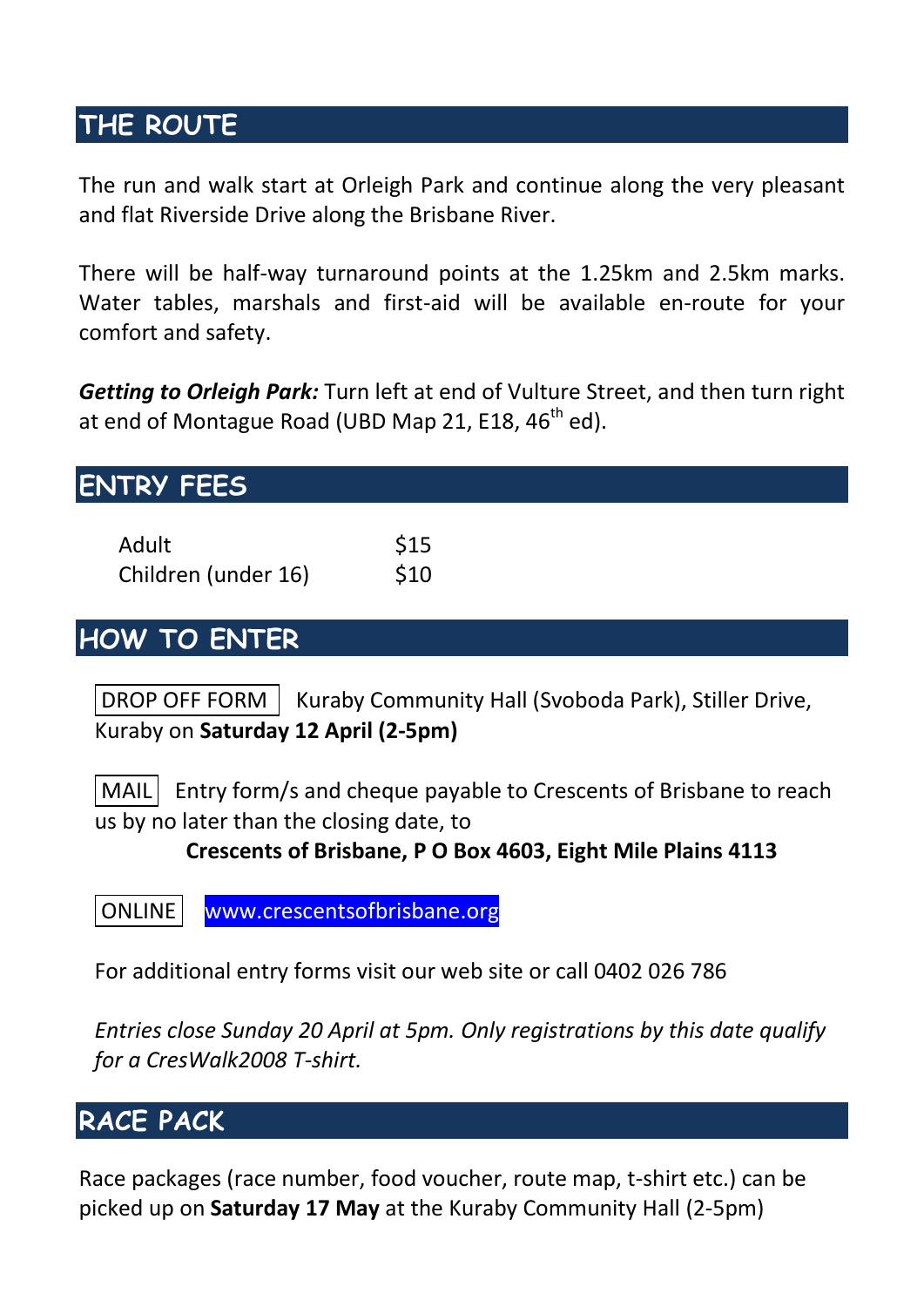| OFFICIAL ENTRY FORM - CresWalk2008                                                                                                                                                                                                      |         |                                  |               |  |
|-----------------------------------------------------------------------------------------------------------------------------------------------------------------------------------------------------------------------------------------|---------|----------------------------------|---------------|--|
| (One entry form per person. Please print clearly and complete all details required)                                                                                                                                                     |         |                                  |               |  |
| Title  <br>(Mr/Mrs/Ms/Mast/Dr):                                                                                                                                                                                                         |         |                                  |               |  |
| <b>First Names</b>                                                                                                                                                                                                                      |         |                                  |               |  |
| Last Name                                                                                                                                                                                                                               |         |                                  |               |  |
| <b>Address</b>                                                                                                                                                                                                                          |         |                                  |               |  |
| Town/Suburb<br><u> 1989 - Johann Barbara, martxa alemaniar a</u>                                                                                                                                                                        |         | Post Code                        |               |  |
| <b>Gender</b> $\Box$ Male $\Box$ Female                                                                                                                                                                                                 |         |                                  |               |  |
| Tel. $(Mob)$ (Mob) (H/W)                                                                                                                                                                                                                |         |                                  |               |  |
| Email                                                                                                                                                                                                                                   |         |                                  |               |  |
| (Required if under 16)                                                                                                                                                                                                                  |         |                                  |               |  |
|                                                                                                                                                                                                                                         |         | $\sqrt{\text{Age}}$ on 18/05/08: |               |  |
| <b>Race Category</b> (Select one from the following):                                                                                                                                                                                   |         |                                  |               |  |
| A. Kiddies 3-6 yrs                                                                                                                                                                                                                      | MiniRun | П                                |               |  |
| <b>B.</b> Pram/wheelchair                                                                                                                                                                                                               | 5km     | $\Box$ Male                      | $\Box$ Female |  |
| C. Under 11yrs                                                                                                                                                                                                                          | 2.5km   | Male<br>□                        | $\Box$ Female |  |
| <b>D.</b> 11-15 yrs                                                                                                                                                                                                                     | 5km     | Male<br>□                        | $\Box$ Female |  |
| <b>E.</b> 16-25 yrs                                                                                                                                                                                                                     | 5km     | $\Box$ Male                      | $\Box$ Female |  |
| F. 26-39 yrs                                                                                                                                                                                                                            | 5km     | $\Box$ Male                      | $\Box$ Female |  |
| G. 40-59 yrs                                                                                                                                                                                                                            | 5km     | $\Box$ Male                      | $\Box$ Female |  |
| H. 60-74 yrs                                                                                                                                                                                                                            | 2.5km   | $\Box$ Male                      | $\Box$ Female |  |
| <b>I.</b> $75 + yrs$                                                                                                                                                                                                                    | 2.5km   | $\Box$ Male                      | $\Box$ Female |  |
| T-Shirt Size<br>(Tick one of the following):                                                                                                                                                                                            |         |                                  |               |  |
| $\Box$ 6 $\Box$ 8 $\Box$ 10 $\Box$ 12 $\Box$ 14<br><b>JUNIOR:</b> $\Box$ 4                                                                                                                                                              |         |                                  |               |  |
| $\square$ M $\square$ L $\square$ XL $\square$ XXL $\square$ XXXL<br>ADULT: $\Box$ S<br>If you are unsure of your size there will be a fitting session on Registration Day at the<br>Kuraby Community Hall on Saturday 12 April (2-5pm) |         |                                  |               |  |

:<br>'<br>.

 $\begin{array}{cccccccccc} 1 & 1 & 1 & 1 & 1 \\ 1 & 1 & 1 & 1 & 1 \\ 1 & 1 & 1 & 1 & 1 \end{array}$ 

 $-1 - 1 - 1 - 1 - 1 - 1$ 

 $\begin{array}{c} 1 \\ 1 \\ 1 \end{array}$